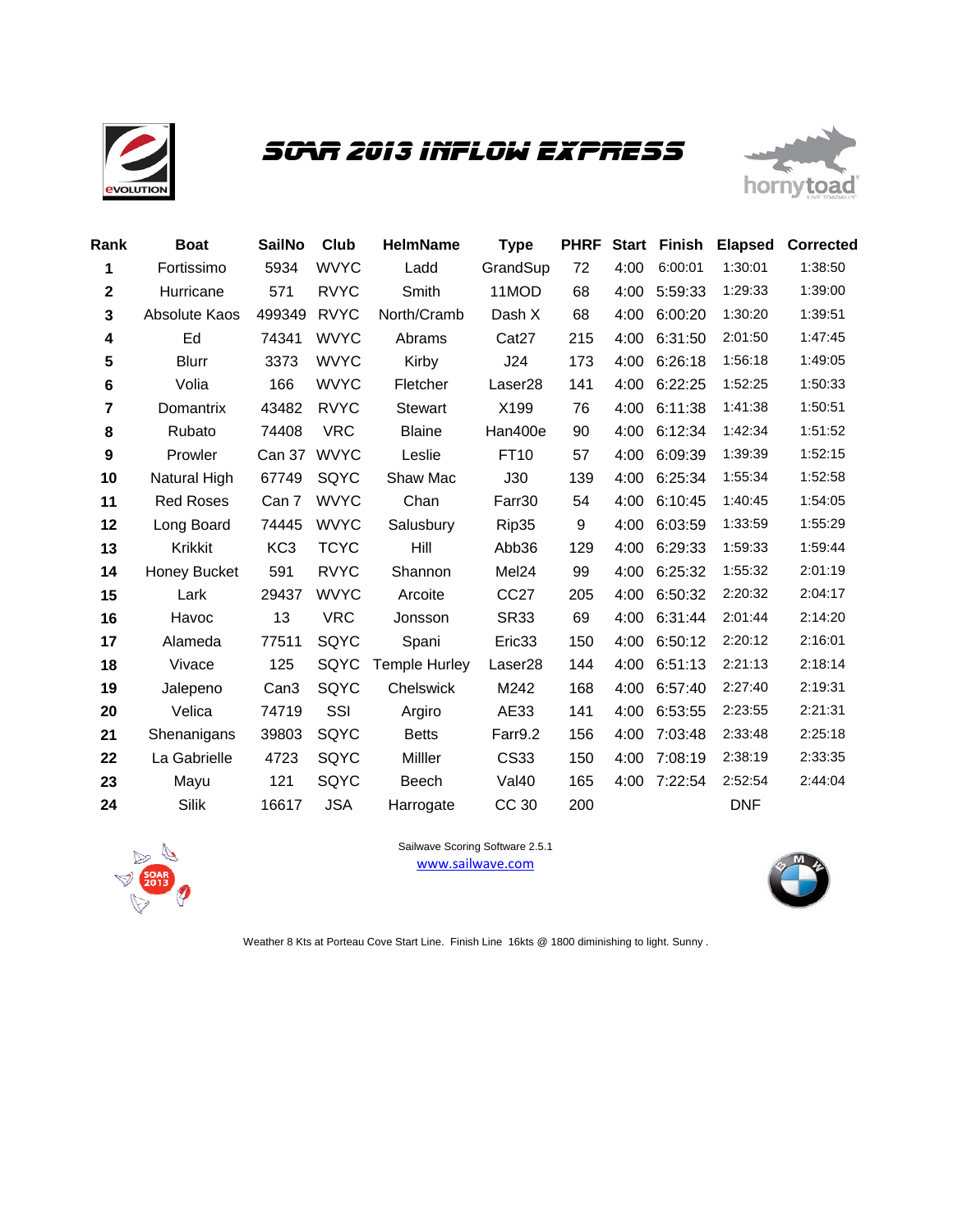





# **Long Course Fleet**

#### **Start Time 12:25:30**

| Rank           | <b>Boat</b>           | <b>SailNo</b>    | Club        | <b>Skipper</b> | <b>Type</b>         | <b>PHRF</b> | <b>Finish</b> | <b>Elapsed</b> | <b>Corrected</b> |
|----------------|-----------------------|------------------|-------------|----------------|---------------------|-------------|---------------|----------------|------------------|
| 1              | Honey Bucket          | 591              | <b>RVYC</b> | Shannon        | Mel <sub>24</sub>   | 99          | 14:00:25      | 1:34:55        | 1:39:40          |
| $\overline{2}$ | Blurr                 | 3373             | <b>WVYC</b> | Kirby          | J24                 | 173         | 14:13:10      | 1:47:40        | 1:40:59          |
| 3              | Natural High          | 67749            | SQYC        | Shaw Mac       | J30                 | 139         | 14:10:13      | 1:44:43        | 1:43:17          |
| 4              | Absolute Kaos         | 499349           | <b>RVYC</b> | North/Cramb    | Dash X              | 68          | 13:59:08      | 1:33:38        | 1:43:30          |
| 5              | <b>Red Roses</b>      | Can 7            | <b>WVYC</b> | Chan           | Farr30              | 54          | 13:57:40      | 1:32:10        | 1:44:22          |
| 6              | Vivace                | 125              | SQYC        | Temple Hurley  | Laser <sub>28</sub> | 144         | 14:13:04      | 1:47:34        | 1:45:18          |
| 7              | Fortissimo            | 5934             | <b>WVYC</b> | Ladd           | GrandSup            | 72          | 14:01:30      | 1:36:00        | 1:45:24          |
| 8              | Volia                 | 166              | <b>WVYC</b> | Fletcher       | Laser <sub>28</sub> | 141         | 14:12:44      | 1:47:14        | 1:45:27          |
| 9              | Havoc                 | 13               | <b>VRC</b>  | Jonsson        | <b>SR33</b>         | 69          | 14:02:15      | 1:36:45        | 1:46:46          |
| 10             | Brigadoon             | 38759            | <b>KYC</b>  | Allan          | Pet 35              | 115         | 14:10:31      | 1:45:01        | 1:47:30          |
| 11             | Long Board            | 74445            | <b>WVYC</b> | Salusbury      | Riip35              | 9           | 13:53:22      | 1:27:52        | 1:47:58          |
| 12             | Rubato                | 74408            | <b>VRC</b>  | <b>Blaine</b>  | Han400e             | 90          | 14:07:18      | 1:41:48        | 1:48:29          |
| 13             | Krikkit               | KC <sub>3</sub>  | <b>TCYC</b> | Hill           | Abb36               | 129         | 14:14:20      | 1:48:50        | 1:49:00          |
| 14             | Prowler               | Can 37           | <b>WVYC</b> | Leslie         | FT10                | 57          | 14:02:20      | 1:36:50        | 1:49:05          |
| 15             | Jalepeno              | Can <sub>3</sub> | SQYC        | Chelswick      | M242                | 168         | 14:22:25      | 1:56:55        | 1:50:28          |
| 16             | Raven                 | 50039            | <b>TCYC</b> | Lloyd          | CM1200              | 21          | 13:59:50      | 1:34:20        | 1:53:20          |
| 17             | Domantrix             | 43482            | <b>RVYC</b> | Stewart        | X199                | 76          | 14:09:35      | 1:44:05        | 1:53:31          |
| 18             | Velica                | 74719            | SSI         | Argiro         | AE33                | 141         | 14:22:14      | 1:56:44        | 1:54:47          |
| 19             | Hurricane             | 571              | <b>RVYC</b> | Smith          | 11MOD               | 68          | 14:09:46      | 1:44:16        | 1:55:16          |
| 20             | La Gabrielle          | 4723             | SQYC        | Milller        | <b>CS33</b>         | 150         | 15:13:15      | 2:47:45        | 2:42:45          |
| 21             | Shenanigans           | 39803            | SQYC        | <b>Betts</b>   | Farr9.2             | 156         |               | <b>DNF</b>     |                  |
| 21             | <b>Educated Guess</b> | 191              |             | Lelyand        | <b>Vip640</b>       |             |               | <b>DNS</b>     |                  |
|                |                       |                  |             |                |                     |             |               |                |                  |

## **Short Course Fleet**

## **Start Time 12:33:30**

| Rank | <b>Boat</b> | <b>SailNo</b> | Club   | <b>Skipper</b> | Tvpe              | <b>PHRF</b> | Finish   |         | <b>Elapsed Corrected</b> |
|------|-------------|---------------|--------|----------------|-------------------|-------------|----------|---------|--------------------------|
|      | Ed          | 74341         | WVYC.  | Abrams         | Cat <sub>27</sub> | 215         | 13:45:00 | 1:11:30 | 1:03:14                  |
| 2    | Lark        | 29437         | WVYC.  | Arcoite        | CC <sub>27</sub>  | 205         | 13:46    | 1:12:30 | 1:05:00                  |
| વ    | Silik       | 16617         | JSA    | Harrogate      | CC 30             | 200         | 13:51:29 | 1:17:59 | 1:10:24                  |
| 4    | Sweet jane  | None          | SpuzYC | Gourley        | Mac 21            | 228         |          | RAF     |                          |



Sailwave Scoring Software 2.5.1 www.sailwave.com



Alternate Course Sailed for Long and Short Course Weather- No wind @ Defense Island, Overcast then clearing. Wind at the Start Line Building to 25 gusting 30 kts 1 foot chop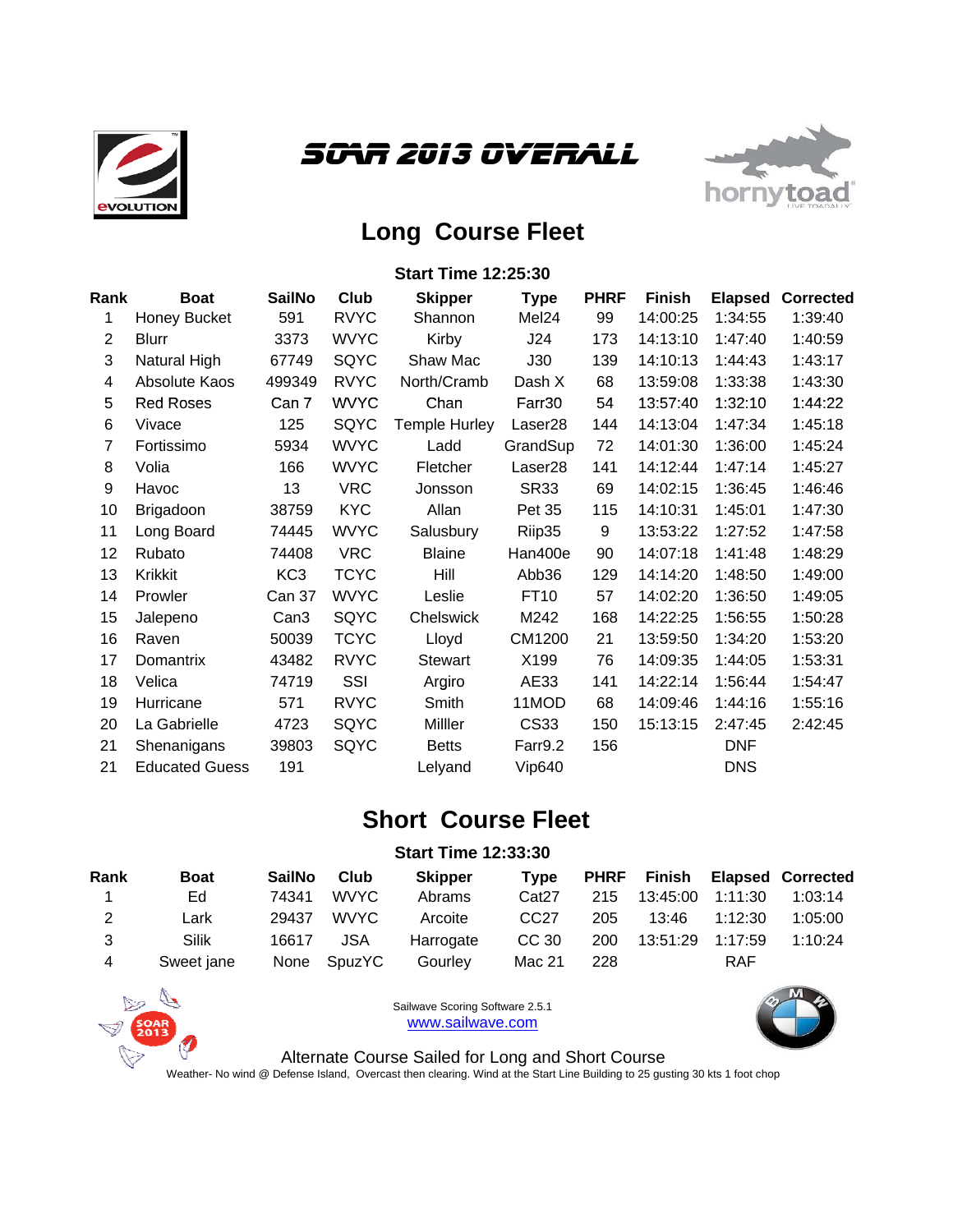

# *SOAR 2013*

## **DIVISIONS**

**A Fleet**



| <b>Rank Fleet</b> |                   | <b>Boat</b>           | <b>SailNo</b>    | Club        | <b>Skipper</b> | <b>Type</b>         | <b>PHRF</b> | <b>Start</b> | <b>Finish</b> | <b>Elapsed</b> | <b>Corrected</b> |
|-------------------|-------------------|-----------------------|------------------|-------------|----------------|---------------------|-------------|--------------|---------------|----------------|------------------|
| 1                 | A                 | <b>Red Roses</b>      | Can 7            | <b>WVYC</b> | Chan           | Farr30              | 54          | 12:25:30     | 13:57:40      | 1:32:10        | 1:44:22          |
| 2                 | Α                 | Long Board            | 74445            | <b>WVYC</b> | Salusbury      | Riip35              | 9           | 12:25:30     | 13:53:22      | 1:27:52        | 1:47:58          |
| 3                 | A                 | Prowler               | Can 37           | <b>WVYC</b> | Leslie         | FT10                | 57          | 12:25:30     | 14:02:20      | 1:36:50        | 1:49:05          |
| 4                 | Α                 | Raven                 | 50039            | <b>TCYC</b> | Lloyd          | CM1200              | 21          | 12:25:30     | 13:59:50      | 1:34:20        | 1:53:20          |
|                   |                   |                       |                  |             | <b>B</b> Fleet |                     |             |              |               |                |                  |
|                   | <b>Rank Fleet</b> | <b>Boat</b>           | <b>SailNo</b>    | Club        | <b>Skipper</b> | <b>Type</b>         | <b>PHRF</b> | <b>Start</b> | <b>Finish</b> | <b>Elapsed</b> | <b>Corrected</b> |
| 1                 | B                 | Honey Bucket          | 591              | <b>RVYC</b> | Shannon        | Mel <sub>24</sub>   | 99          | 12:25:30     | 14:00:25      | 1:34:55        | 1:39:40          |
| 2                 | B                 | Absolute Kaos         | 499349           | <b>RVYC</b> | North/Cramb    | Dash X              | 68          | 12:25:30     | 13:59:08      | 1:33:38        | 1:43:30          |
| 3                 | B                 | Fortissimo            | 5934             | <b>WVYC</b> | Ladd           | GrandSup            | 72          | 12:25:30     | 14:01:30      | 1:36:00        | 1:45:24          |
| 4                 | B                 | Havoc                 | 13               | <b>VRC</b>  | Jonsson        | <b>SR33</b>         | 69          | 12:25:30     | 14:02:15      | 1:36:45        | 1:46:46          |
| 5                 | B                 | Rubato                | 74408            | <b>VRC</b>  | <b>Blaine</b>  | Han400e             | 90          | 12:25:30     | 14:07:18      | 1:41:48        | 1:48:29          |
| 6                 | B                 | Domantrix             | 43482            | <b>RVYC</b> | <b>Stewart</b> | X199                | 76          | 12:25:30     | 14:09:35      | 1:44:05        | 1:53:31          |
| 7                 | B                 | Hurricane             | 571              | <b>RVYC</b> | Smith          | 11MOD               | 68          | 12:25:30     | 14:09:46      | 1:44:16        | 1:55:16          |
| 8                 | B                 | <b>Educated Guess</b> | 191              |             | Lelyand        | <b>Vip640</b>       | 99          |              |               | <b>DNS</b>     |                  |
|                   |                   |                       |                  |             | <b>C</b> Fleet |                     |             |              |               |                |                  |
| <b>Rank Fleet</b> |                   | <b>Boat</b>           | <b>SailNo</b>    | Club        | <b>Skipper</b> | <b>Type</b>         | <b>PHRF</b> | <b>Start</b> | <b>Finish</b> | <b>Elapsed</b> | <b>Corrected</b> |
| 1                 | C                 | Natural High          | 67749            | SQYC        | Shaw Mac       | J30                 | 139         | 12:25:30     | 14:10:13      | 1:44:43        | 1:43:17          |
| 2                 | C                 | Vivace                | 125              | SQYC        | Temple Hurley  | Laser <sub>28</sub> | 144         | 12:25:30     | 14:13:04      | 1:47:34        | 1:45:18          |
| 3                 | C                 | Volia                 | 166              | <b>WVYC</b> | Fletcher       | Laser <sub>28</sub> | 141         | 12:25:30     | 14:12:44      | 1:47:14        | 1:45:27          |
| 4                 | C                 | Brigadoon             | 38759            | <b>KYC</b>  | Allan          | Pet 35              | 115         | 12:25:30     | 14:10:31      | 1:45:01        | 1:47:30          |
| 5                 | C                 | <b>Krikkit</b>        | KC <sub>3</sub>  | <b>TCYC</b> | Hill           | Abb36               | 129         | 12:25:30     | 14:14:20      | 1:48:50        | 1:49:00          |
| 6                 | C                 | Velica                | 74719            | SSI         | Argiro         | AE33                | 141         | 12:25:30     | 14:22:14      | 1:56:44        | 1:54:47          |
|                   |                   |                       |                  |             | <b>D</b> Fleet |                     |             |              |               |                |                  |
| Rank Fleet        |                   | <b>Boat</b>           | <b>SailNo</b>    | Club        | <b>Skipper</b> | <b>Type</b>         | <b>PHRF</b> | <b>Start</b> | <b>Finish</b> | <b>Elapsed</b> | <b>Corrected</b> |
| 1                 | D                 | <b>Blurr</b>          | 3373             | <b>WVYC</b> | Kirby          | J24                 | 173         | 12:25:30     | 14:13:10      | 1:47:40        | 1:40:59          |
| $\overline{2}$    | D                 | Jalepeno              | Can <sub>3</sub> | SQYC        | Chelswick      | M242                | 168         | 12:25:30     | 14:22:25      | 1:56:55        | 1:50:28          |
| 3                 | D                 | La Gabrielle          | 4723             | SQYC        | Milller        | CS33                | 150         | 12:25:30     | 15:13:15      | 2:47:45        | 2:42:45          |
| 4                 | D                 | Shenanigans           | 39803            | SQYC        | <b>Betts</b>   | Farr9.2             | 156         |              |               | <b>DNF</b>     |                  |

## **Short Course Fleet Course**

| <b>Rank Fleet</b> |         | <b>Boat</b> | <b>SailNo</b> | Club        | <b>Skipper</b> | Tvpe              |       |                               |            | <b>PHRF</b> Start Finish Elapsed Corrected |
|-------------------|---------|-------------|---------------|-------------|----------------|-------------------|-------|-------------------------------|------------|--------------------------------------------|
|                   | Short   | Ed          | 74341         | <b>WVYC</b> | Abrams         | Cat <sub>27</sub> |       |                               |            | 215 12:33:30 13:45:00 1:11:30 1:03:14      |
|                   | 2 Short | Lark        |               | 29437 WVYC  | Arcoite        | CC <sub>27</sub>  |       | 205 12:33:30 13:46 1:12:30    |            | 1:05:00                                    |
| $\mathcal{S}$     | Short   | Silik       | 16617         | JSA         | Harrogate      | CC 30             |       | 200 12:33:30 13:51:29 1:17:59 |            | 1:10:24                                    |
|                   | Short   | Sweet jane  | None          | SpuzYC      | Gourley        | Mac 21            | - 228 |                               | <b>RAF</b> |                                            |



Sailwave Scoring Software 2.5.1 www.sailwave.com